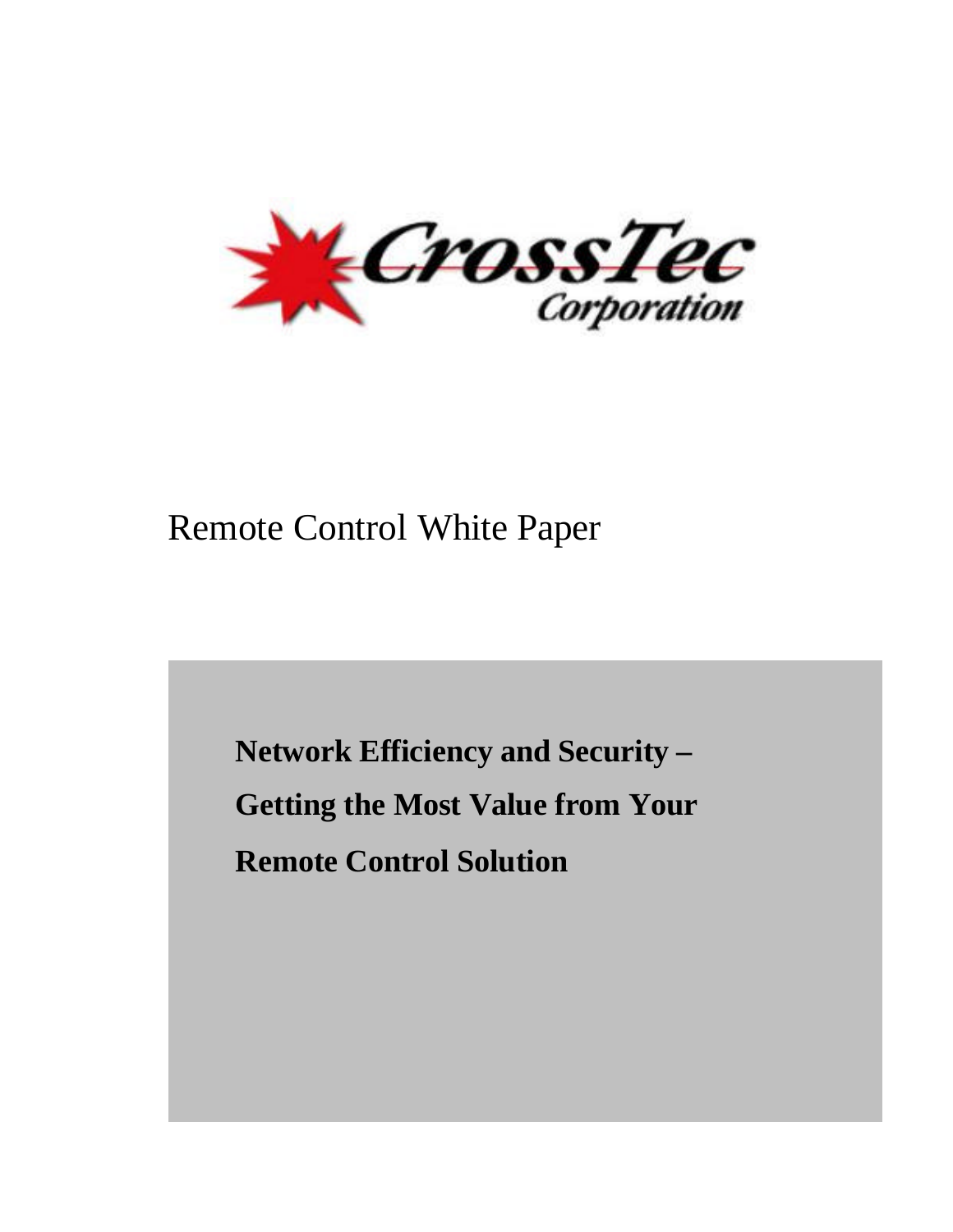### Edited by Nancy Richards & Mark Krueger

CrossTec Corporation 500 NE Spanish River Blvd. Boca Raton, FL 33431 (800)675-0729 / (561)391-6560 www.CrossTecSoftware.com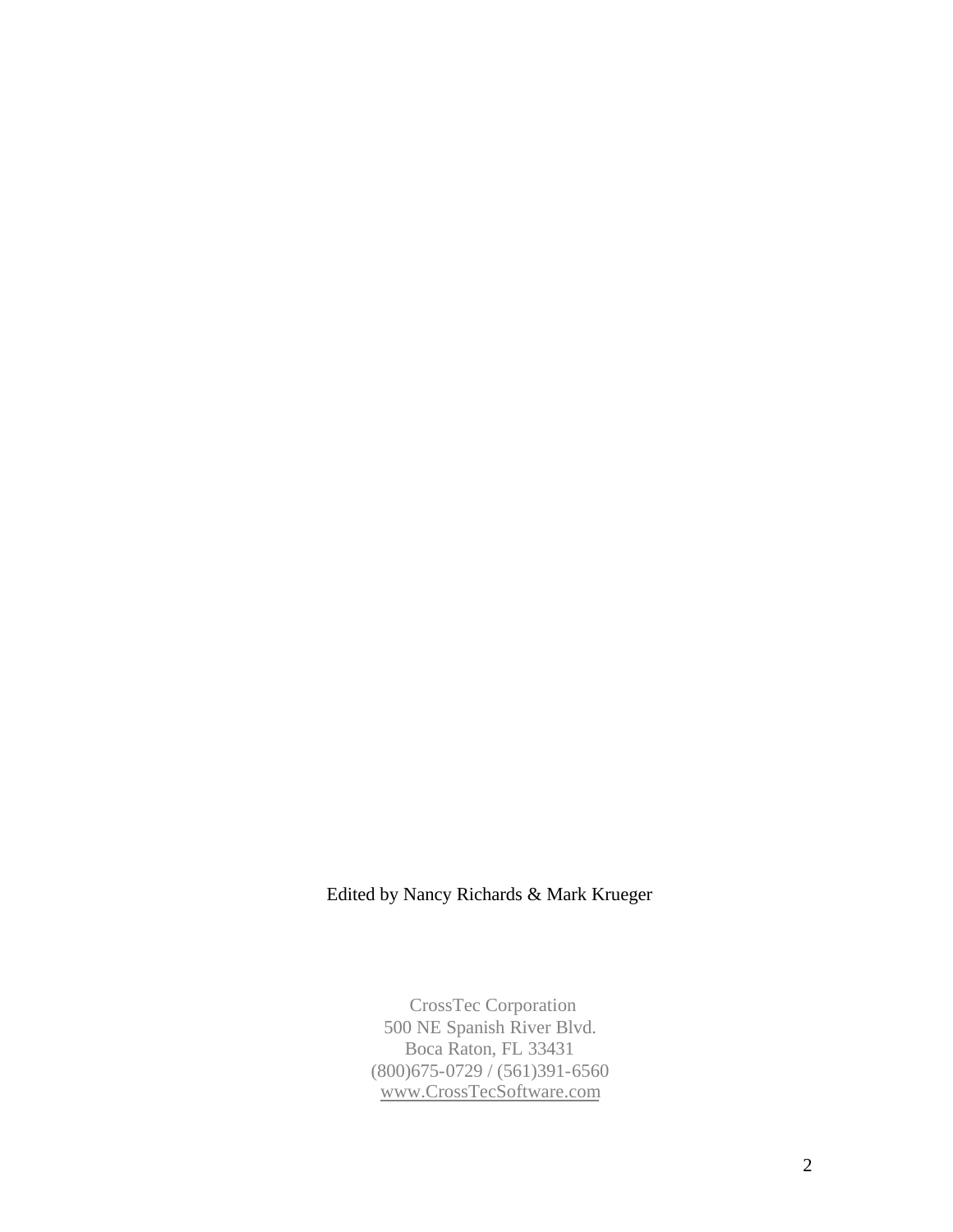# **Abstract**

You may have heard your grandparents use the idiom: "Time to tighten your belt." Given the challenging current economic situation; one area that cannot be sacrificed is an organization's security posture. Yet, that is exactly what is happening. We all understand that budgets are not growing, or are even declining. Risk mitigation is essential, and it needs to balance with the efficiency required to run an organization effectively.

Remote control software is one way in which a company can expand usability and centrally administer the network in an efficient and effective manner. Remote control software links a keyboard, mouse, and screen to any PC that needs to be controlled. Many solutions on the market today enable the administrator to also support PCs across the operation due to a wealth of information which goes beyond basic remote access. These features help in pinpointing problems, while also obtaining a real-time view of the hardware and software installed on Windows and Linux machines. The network and company can continue to operate at maximum potential as employees can access technical support in a matter of seconds without picking up a phone or filling out paperwork.

Remote control programs also need to support a variety of different operating systems, since many departments within companies are utilizing different platforms and protocols. For example, most high-level graphic design is done on a Macintosh; Excel and Word are Windows based, CE devices are optimal for portable management, and Linux/Unix are long standing systems in corporate IT departments. Also, with the increasing Help Desk and Call Center Industrial outlets and more employees traveling and/or working from remote locations, securely transmitting information is essential in the corporate world of today.

The right remote control product makes all this possible while creating a barricade of security against would-be attackers. No one wants to be caught with their pants down.

# **Management Challenges**

Technical support solutions are predicated upon good communication for problem resolution. Good communication requires the right tools. However, these tools can come at the expense of security measures. Instead of increasing security measures, today's budget restrictions, hiring freezes, downsizing, governmental compliance regulations, and increased cost-cutting pressure - force a *do more with less approach* to IT asset monitoring.

Unfortunately, remote control software often creates vulnerable points-of-entry into the network when sufficient security is not implemented to protect all remote control sessions.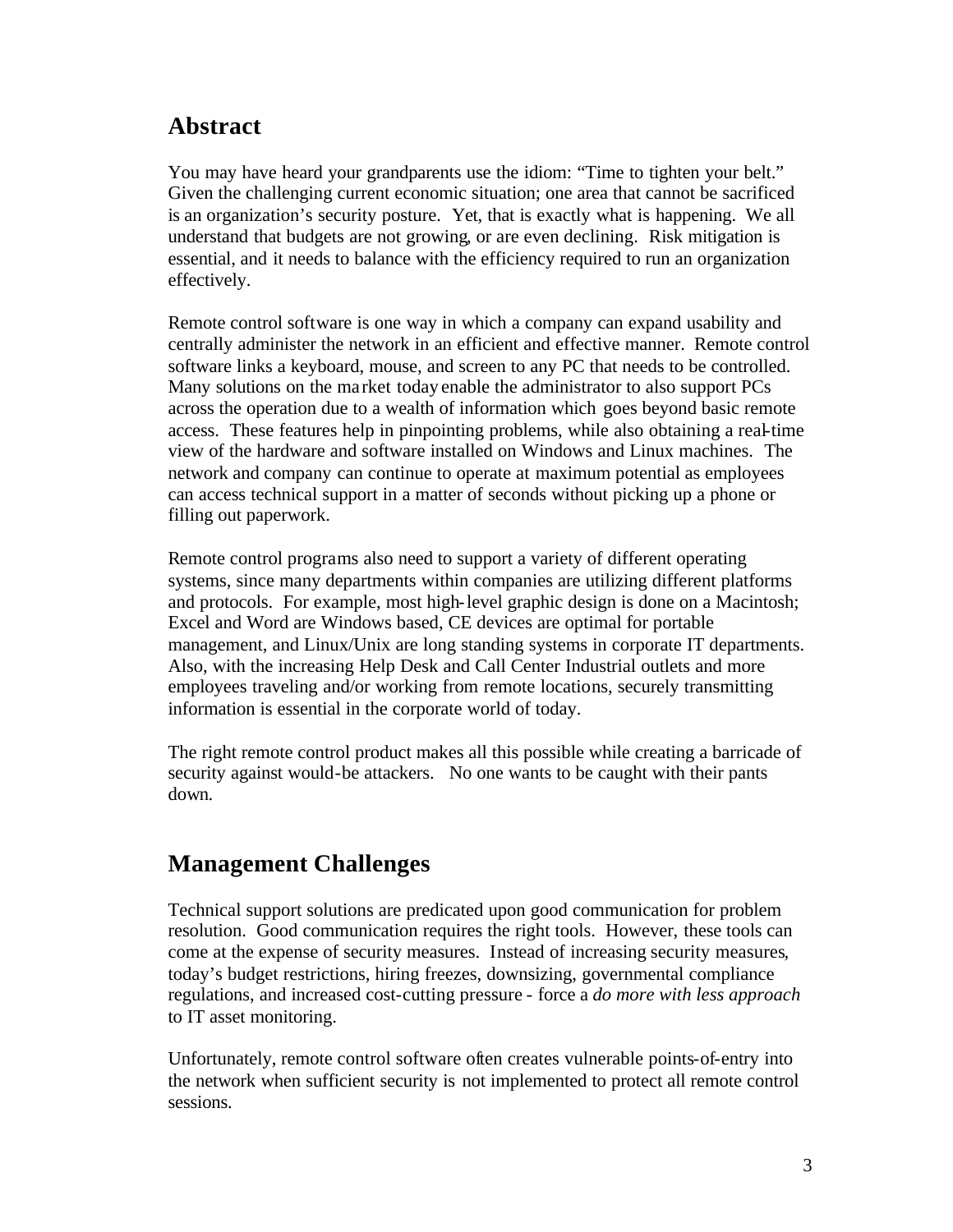How does an administrator balance the increasing need for security measures with the need to efficiently run an IT department? Moreover, policies relating to critical (often proprietary) information access can be at risk if these are not clearly discussed or controlled. The compromising of this data through theft or attack can not be understated. A good mission-critical infrastructure by the CIO will help to alleviate the external and internal vulnerabilities which demand sound security measures. Some applications go way beyond passwords and encryptions to offer several different levels of security.

## **A Successful Strategy**

At CrossTec Corporation, the developers recognize the need to balance security and efficiency. CrossTec Remote Control software has many security options to protect all data streams, utilities, and points of entry used to access external machines via the Internet. CrossTec has been designed around customer feedback, suggestions, and needs; resulting in a highly comprehensive enterprise solution for securely accessing and controlling remote, cross-platform machines. Recognizing the importance of protecting corporate data, the developers took security and privacy very seriously when designing CrossTec Remote Control.

#### **Secure Remote Connections**

There are several communication components that must be secured in order to protect a network. Let's take a look at how CrossTec restricts Control and Client access and protects data streams.

Remote Control software works by having Client software present on all computers involved in a remote control session, as the Control application controls the application installed on the end user's machine. The Client application operates on the controlled machine, enabling the Control to establish a connection to the Client and control activities on the machine. Once a connection is established, the data is streamed between the two machines to enable the Control to take over the Client. In order to protect a remote control session, all data streams must be secured and Control and Client access must be restricted to authorized users.

CrossTec Remote Control utilizes Windows Active Directory (AD) to enable an administrator to centrally manage all users' access privileges, machine rights, unique user IDs, and passwords. Many remote control applications do not let an administrator use the centralized authentication tools they already use, such as AD Users and Computers. This creates a disadvantage by introducing additional management consoles to provide the same functionality.

Each AD Group is assigned privileges pertinent to the job responsibilities. For example, some IT employees need access to all applications and computer information in order to troubleshoot when problems arise. Other supervisors may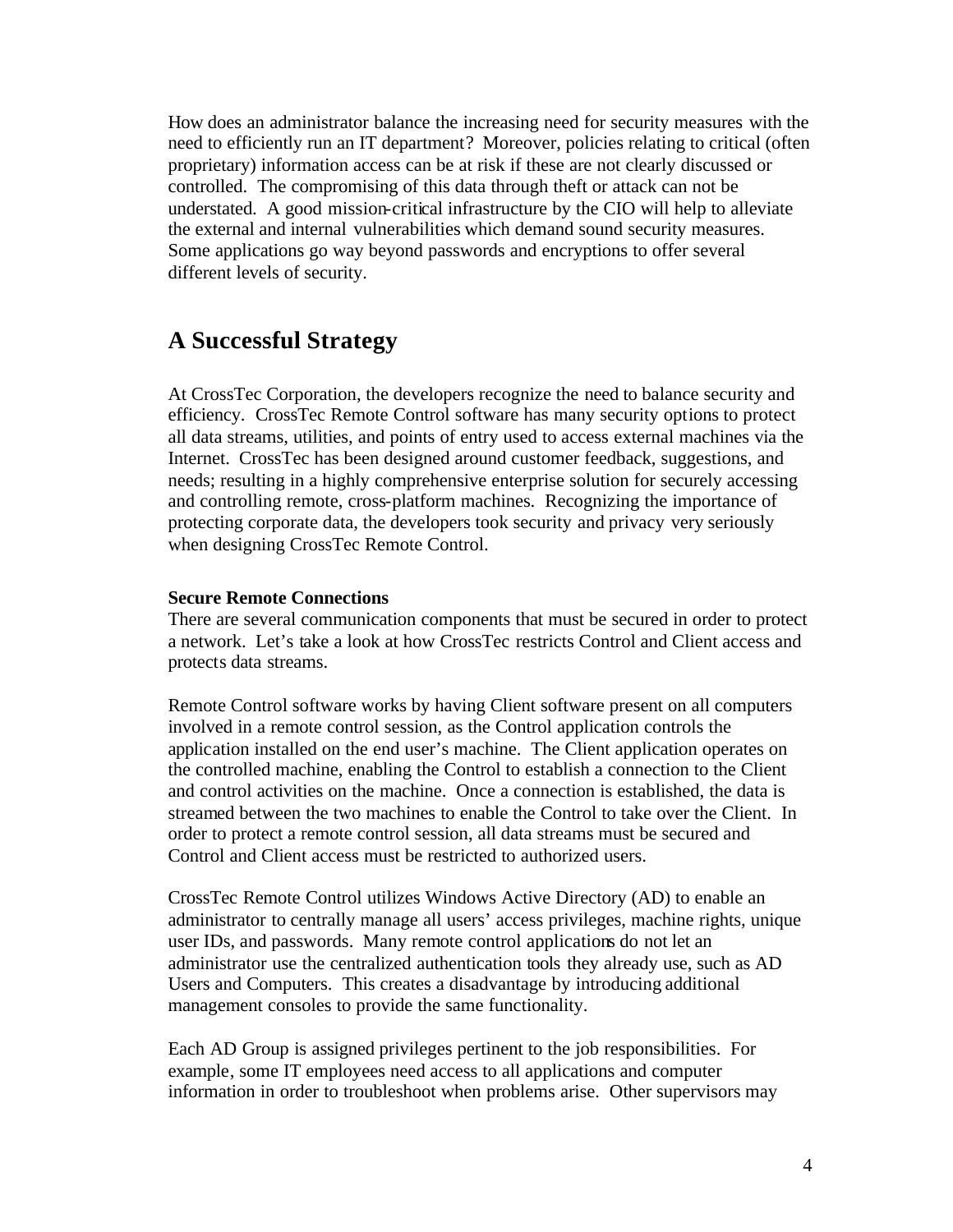have limited access to only monitor his/her employees, so they do not need remote control functionality. By limiting the Control's access privileges, a network administrator can restrict who has access to confidential documents such as patient records or employee payroll.

Corporate networks are typically layered with tight security to protect confidential data. For instance, the common perimeter and desktop firewalls restrict network traffic to specified ports and applications. Unfortunately, these are also the same communication doorways that attackers use to gain access to private networks. This is why many IT departments work very hard to minimize the number of ports that are opened on their network. The more open ports, the easier it is for an attacker to break into a network. Remote control software requires that a port be opened to transmit data between two machines participating in the remote control session. CrossTec developers recognized this long ago and realized the inherent security risk, so they created the CrossTec Gateway Server to resolve this issue. The CrossTec Gateway Server acts like a traffic patrol officer, directing network traffic through a designated port to enable network administrators to define a specific port for all remote access communication, usually HTTPS (443), an encrypted TCP port. No additional ports are opened to expose the private network to outside attackers.

#### **Access Restriction and Control**

Unfortunately, due to an ever increasing number of security threats, nothing is a sure thing. So what happens if an attacker manages to break into your network? All they need to do is pirate a Control computer and access every Client machine on the network. CrossTec Remote Control restricts access to Clients machines. Network administrators can rest assured that even if an attacker were able to commandeer a Control computer, they would not be able to remotely connect to Client machines containing important data - even with an administrator password.

If machine passwords have been assigned, Control users are prompted for a password that will either grant or deny them access to the Client machine(s). These passwords can be assigned individually to give each computer a *separate* password for every Client machine. Control's access security can also be integrated into current network authentication schemes such as Active Directory, or local Windows security. The CrossTec Client can be configured a number of different ways to give the Client's user complete control over whoever is trying to access their machine. Whoever is using the Client machine determines how access to the Client will be configured. For example, if a CEO is working with the Client computer, he/she may want to restrict who and when someone is accessing that machine. However, a sales rep, whose Client machine is monitored by a supervisor, does not need to know when he/she is being monitored or who is doing the monitoring.

CrossTec's authentication feature alerts the Client's user when a Control attempts to connect to that machine. The Client has the discretion to grant or deny Control access, because CrossTec enables Clients to be configured to only accept remote connections from a designated list of users. By creating Profiles on the Client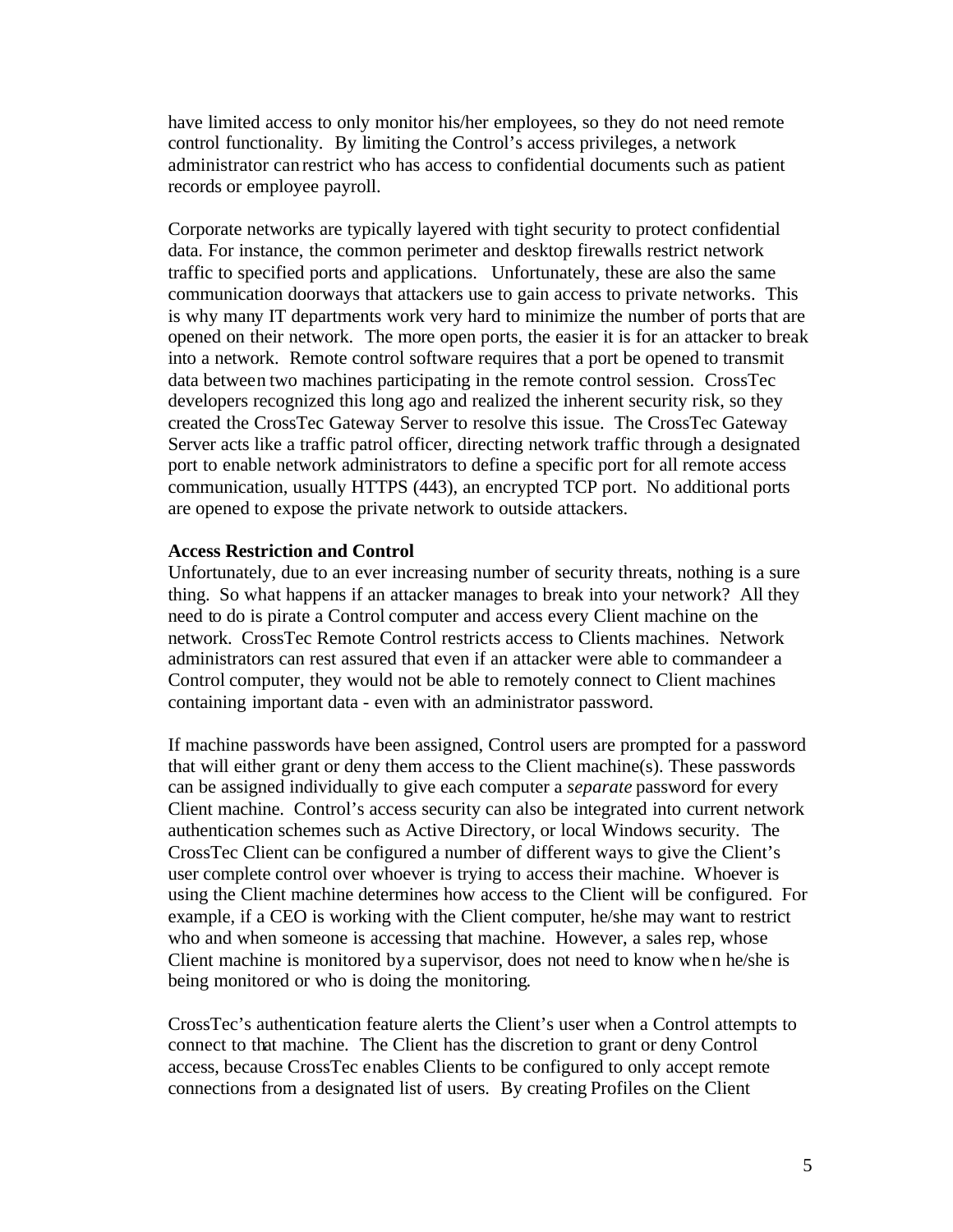machines, and associating these Profiles to AD Groups, it is easy to create multiple sets of permissions depending on which Windows AD Group member is controlling the Client. For example, this allows an administrator to assign remote control permissions for the Help Desk group that are lower than those of the Domain Admins group when connecting to the same Client.



#### **Serial Keys**

The Serial Key feature augments Client restriction. Customers who choose to implement a Serial Key create a unique password that is embedded in every deployed license. Only Controls with the correct Serial Key can access Clients with the unique embedded password. Outside users are prevented from gaining access to the company network via a separately purchased CrossTec Remote Control application or a trial license. For instance, if an IT employee is fired, he/she still has knowledge of company passwords and the whereabouts of confidential information. All he needs to do to hack into the network is install his own CrossTec Control and access the Client machines using the company's passwords for clearance. If the employer deployed a Client configured to use Serial Keys, the dismissed employee lacks the unique embedded password on the Control. He is not allowed access to the employer's Client machines even if he has the correct Windows credentials.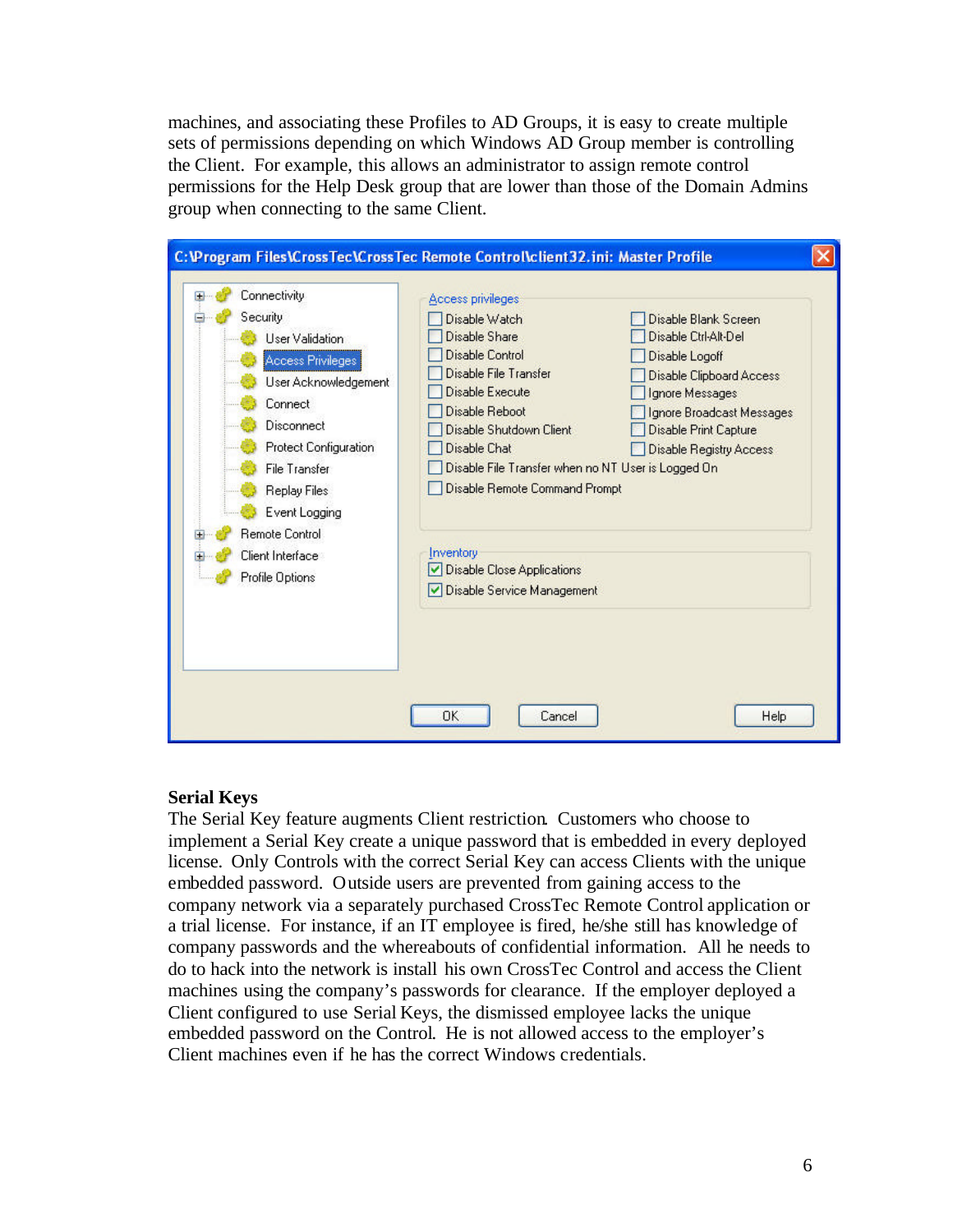#### **Encryption**

Information on a hard drive can be protected with firewalls and virus scanners. However, once that information leaves a computer to travel through cyberspace, it has the potential to be accessed and, possibly, manipulated. Any attacker could intercept the data in transit and access a network. A doctor remotely accessing patient records poses the risk of leaking that information to unintended parties, so it is extremely important to encrypt all data that is transmitted over the Internet.

CrossTec Remote Control provides the highest level of encryption in the remote control software industry. Encryption is the process of converting data into an incomprehensible form, and ensures that any efforts to interpret intercepted transmissions will fail. Every CrossTec connection is protected with the government standard 256-bit AES encryption, the most current method of securely transmitting data over the Internet.

#### **Accountability**

When using remote control software on a network, information is constantly being accessed by numerous individuals. In the event of an intrusion, it is nearly impossible to identify who accessed what information without the ability to log remote sessions. With CrossTec, every Client logs and documents all Remote Control activity to the Event Log of the Clients machine. This is beneficial for investigating intrusions or suspected malicious activity.

| General<br>Connectivity<br>田<br>Security<br>Settings<br>Event Logging<br>Replay Files<br>User Permissions<br><b>Remote Control</b><br>庄<br>Control Interface<br>庄<br>File Transfer<br>File Locations | Logging<br><b>Ⅳ</b> Enable Logging<br>Log to File:<br>pcictLlog<br>As User:<br>Ⅳ Append to Logfile | Browse<br>Set |
|------------------------------------------------------------------------------------------------------------------------------------------------------------------------------------------------------|----------------------------------------------------------------------------------------------------|---------------|
|                                                                                                                                                                                                      | OK.<br>Cancel                                                                                      | Help          |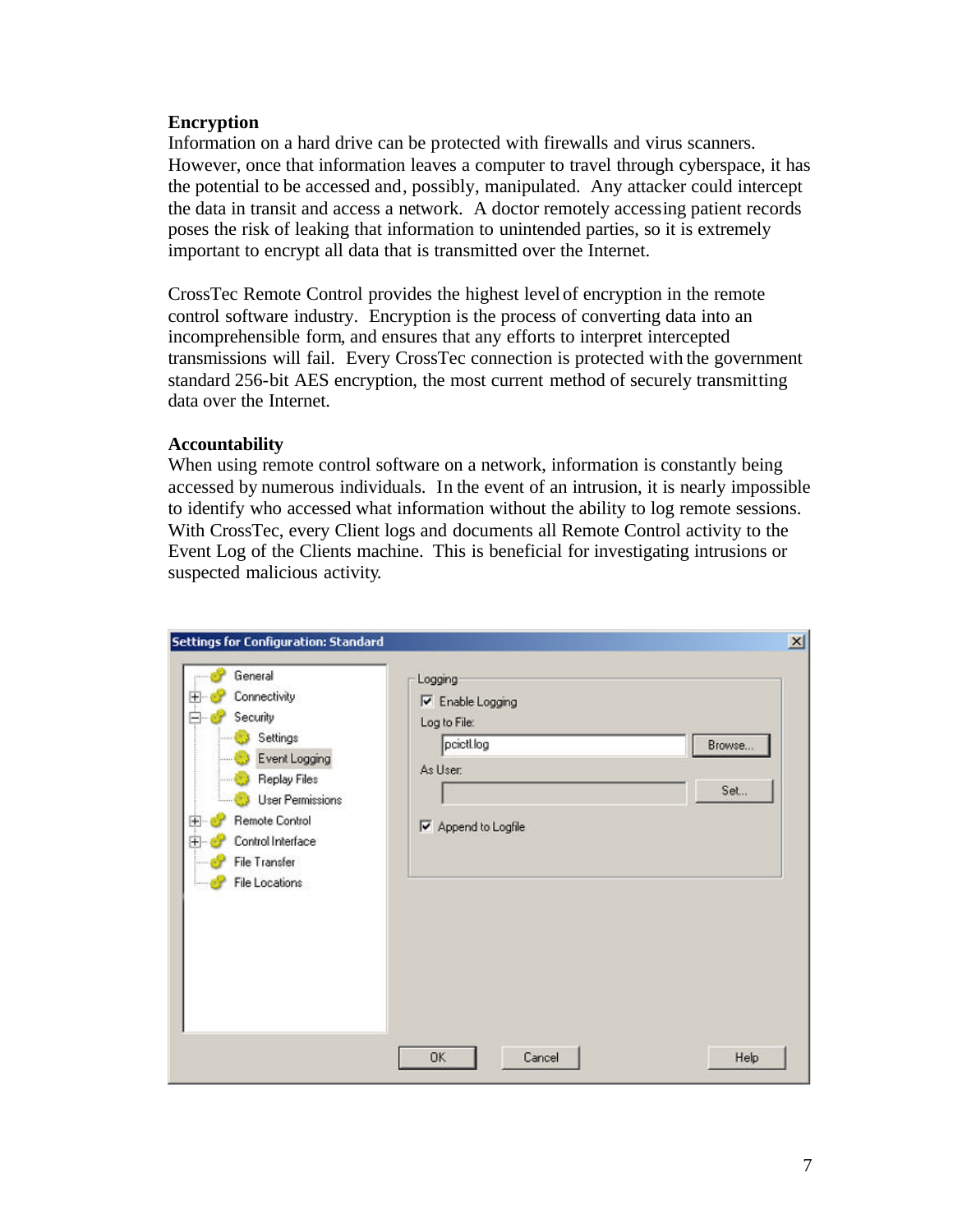Experienced hackers can simply go in to these local logs and erase their footsteps, so there is no record of them ever being on the Client machine. The CrossTec Client can provide a solution in this scenario by centrally logging all activities to a secure location that is password-protected. Attackers cannot erase their footsteps without the mandatory administrative password used to access the protected activity log on the network.

With the government enforcing strict punishments for corporate security and confidentiality violations, pinpointing a guilty party may shift the blame from the entire corporation to the specific individual who committed the act.

#### **Summary**

Experts recommend that IT administrators conduct security audits and penetration tests to identify potential vulnerabilities to their network. Once identified, these vulnerabilities can be eliminated with additionalsecurity, or the replacement of non secure applications.

Remote control software is one type of application that has the ability to threaten the security of a network by creating network vulnerabilities. Remote control applications are widely utilized amongst IT departments for saving time, money, and wasted hours of down time by minimizing time for software support. Having the embedded security to protect remote control sessions ultimately balances that need for network efficiency with security.

More information on CrossTec Remote Control and CrossTec's complete line of integrated network and IT asset management solutions can be viewed at www.CrossTecSoftware.com.

### **CrossTec Remote Control's Comprehensive Security Features:**

- Password protection at Client and Control.
- User present acknowledgement required at Client.
- Connection audit trail.
- Disable file transfer or specific files and directories.
- Limit functionality depending on which workstation is connecting.